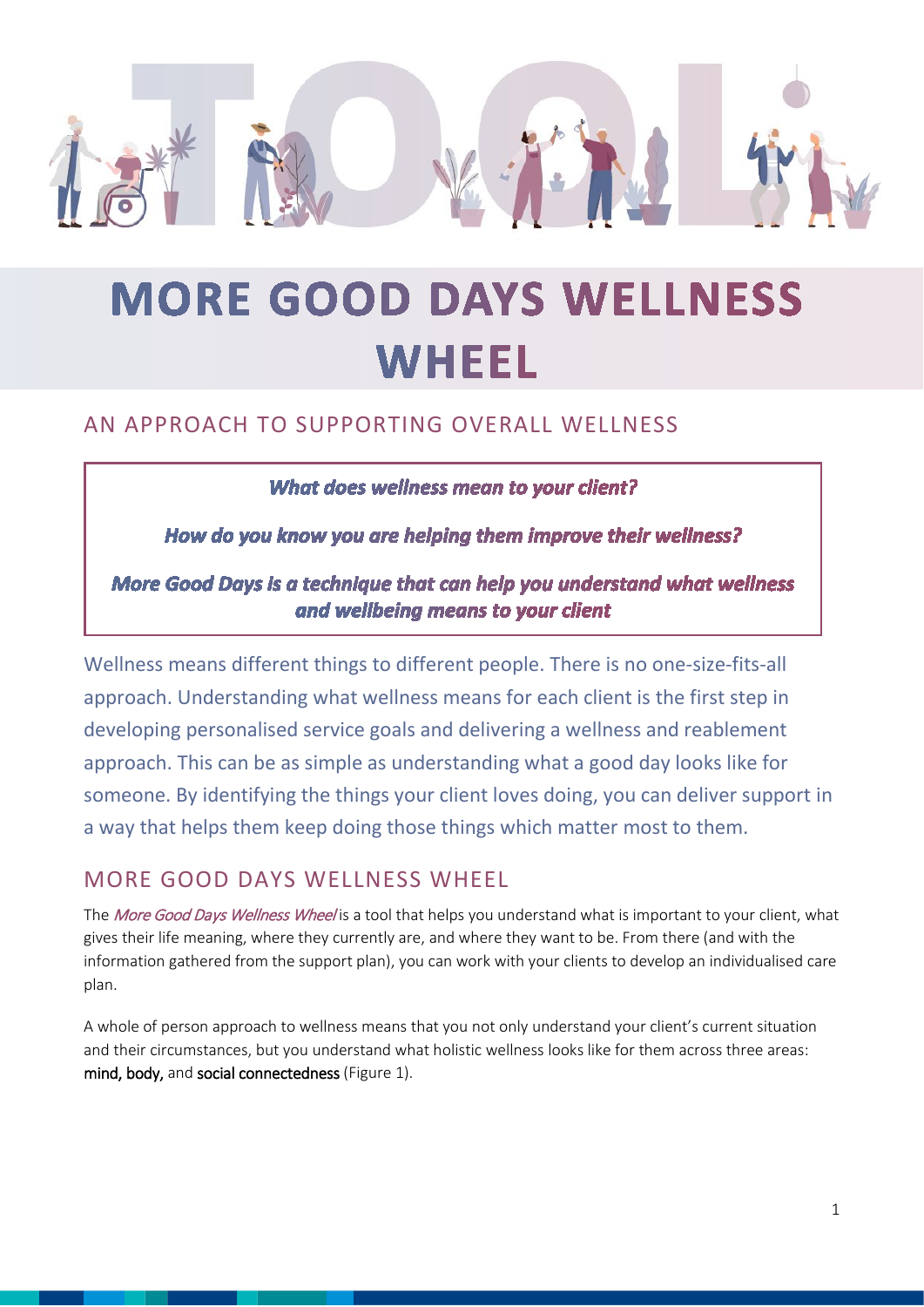

#### **Mind wellness**

refers to thoughts, feelings, and behaviours. Mind wellness is about how people are feeling, their state of mind, and what mental activities stimulate their mind.

### **Body wellness**

refers to a person's physical health. A person's body wellness can be improved or maintained through a nutritious diet, various forms of physical activity and healthy lifestyle choices.

## **Social connectedness**

is important to maintain as it keeps people engaged with their relationships, such as family and friends, the community, and other social groups. Strong social connectedness with people and environments gives people coping mechanisms to draw on when needed. It also improves people's sense of wellbeing. This is particularly important when people are in a state of agedrelated decline

*Figure 1: More Good Days Wellness Wheel*

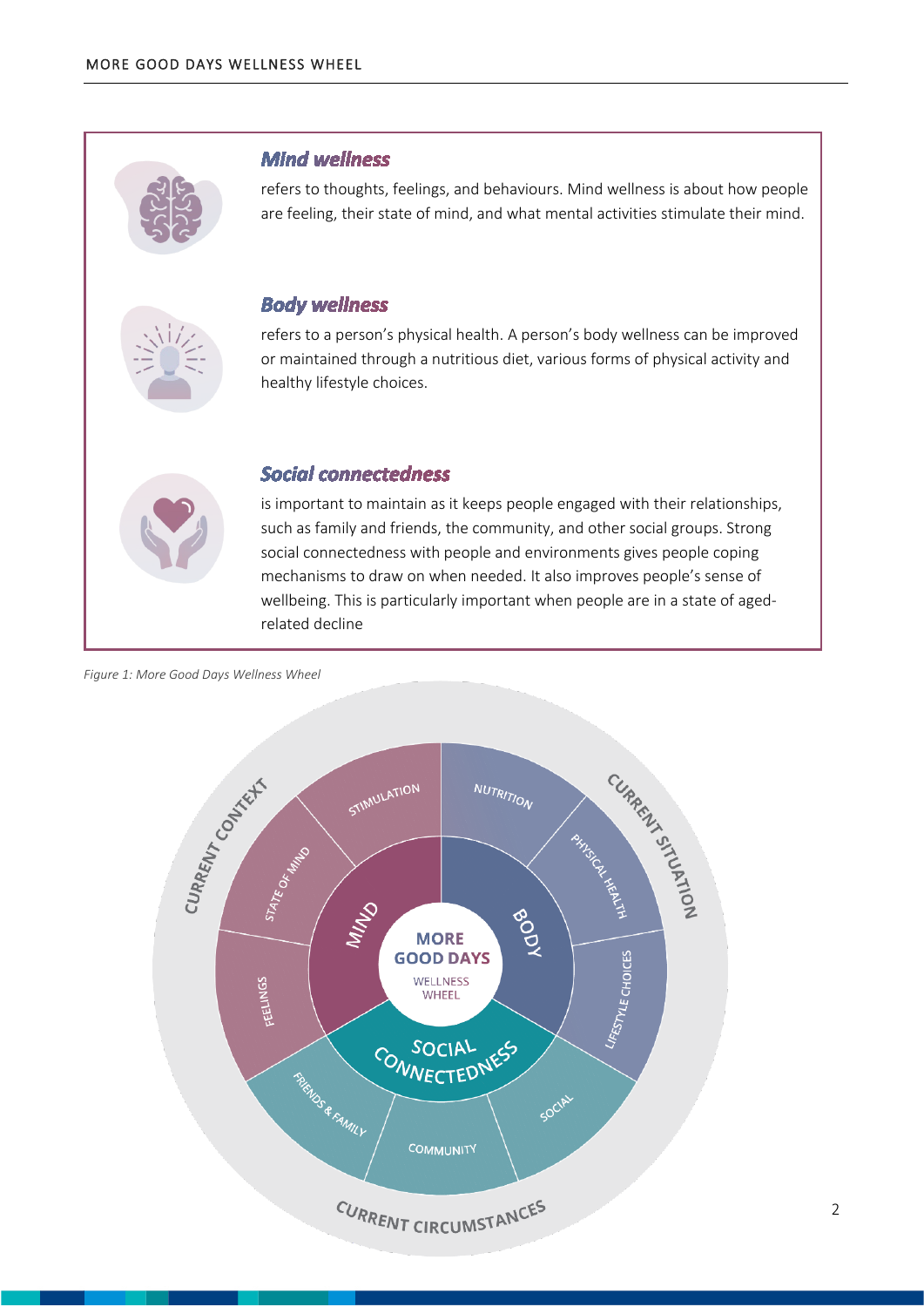## APPLYING THE MORE GOOD DAYS WELLNESS WHEEL

Using the More Good Days Wellness Wheel as a tool will help you to understand what a good day looks like for your client. It will help you develop a holistic care plan aimed at supporting your client to achieve overall wellness.

The More Good Days Wellness Wheel has been designed to:

- 1. Understand what holistic wellness means to your client
- 2. Develop a personalised care plan
- 3. Guide support workers to deliver tailored and individualised support to clients
- 4. Motivate clients to achieve their goals and participate in their wellness journey

#### 1. UNDERSTAND WHAT HOLISTIC WELLNESS MEANS TO YOUR CLIENT

The RAS support plan provides you with a foundational understanding of your client and what wellness means to them. The More Good Days Wellness Wheel helps you have personalised conversations with your client on their current situation and what wellness and well-being looks like to them.

When having conversations with your client, it is important that you focus on your client's strengths and what they can do, rather than on what they cannot do. *Figure 2* provides a guide on some key questions which can be considered when understanding what wellness means to your client. The questions align to each of the sections of the More Good Days Wellness Wheel.

#### *Note: the list of questions*

*the below questions act as a guide to help facilitate a discussion with your client to understand their situation and what is important to them. You are not expected to ask them every question, it is not a prescriptive list. It is important your client does not feel like they are going through another assessment. Use the questions to guide your conversation with the client to inform their individualised care plan.*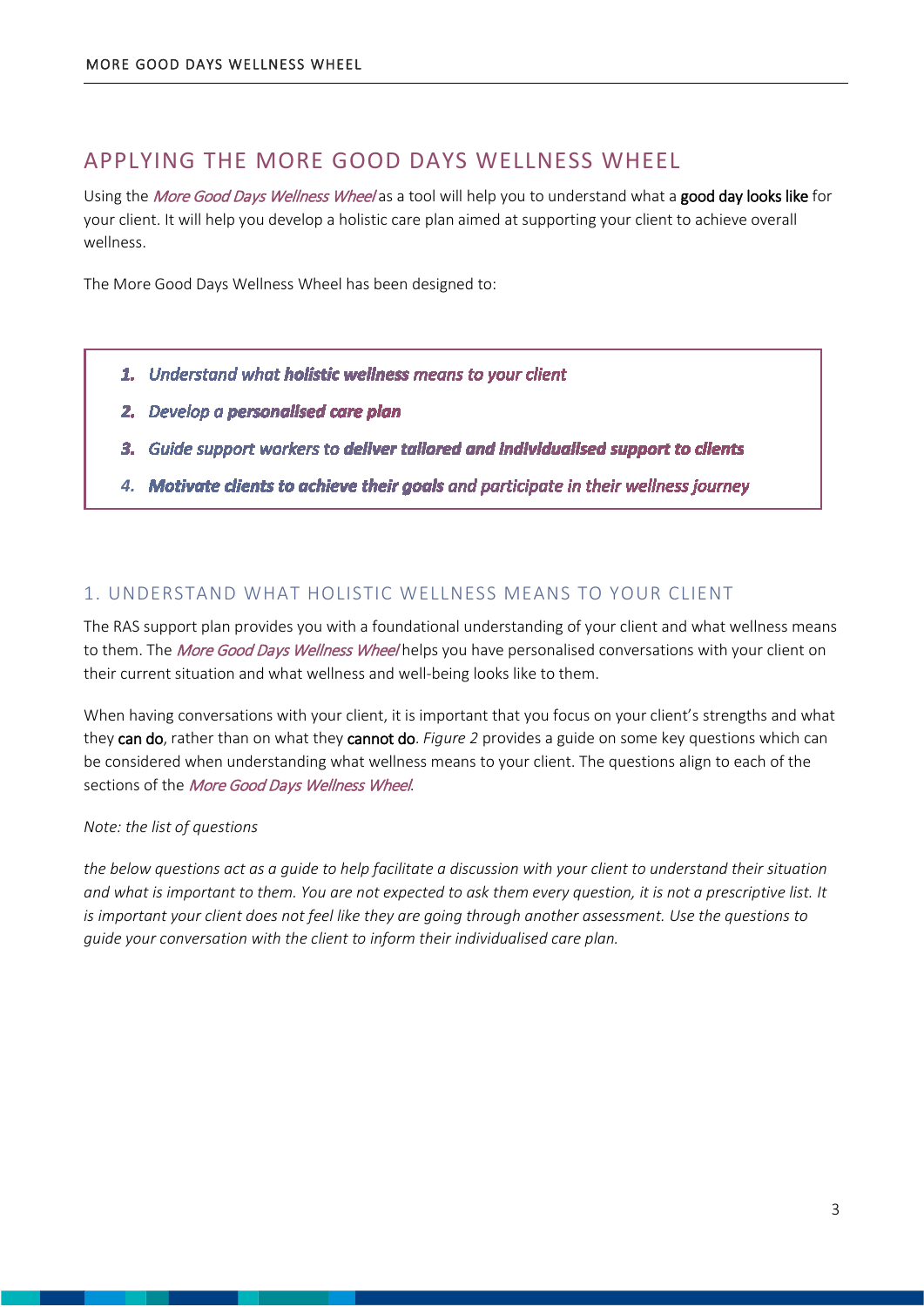# EXAMPLE QUESTIONS FOR DETERMINING INDIVIDUAL WELLNESS

|                          | <b>Elements of</b><br>wellness | Example questions for determining wellness                               |
|--------------------------|--------------------------------|--------------------------------------------------------------------------|
|                          | Situation                      | What are you currently doing for yourself?                               |
| <b>CURRENT SITUATION</b> |                                | What is working well for you at the moment?                              |
|                          |                                | What does a good day look like? What makes it a good day?                |
| / CONTEXT /              | Resources                      | Are there things you use which makes things easier for you?              |
| <b>CIRCUMSTANCE</b>      |                                | Do you have any equipment/aids that help you?                            |
|                          |                                | How do you get by managing your 'problem areas'?                         |
| <b>MIND</b>              | Feelings                       | How do you feel you are managing?                                        |
|                          |                                | What are you feeling good about?                                         |
|                          |                                | What is something that you do to feel good?                              |
|                          |                                | What is working well at the moment?                                      |
|                          | State of mind                  | What is your favourite part of the day? Why?                             |
|                          |                                | What do you like to do/achieve?                                          |
|                          |                                | How do you feel when you wake up in the morning?                         |
|                          |                                | How do you feel when you go to bed at night?                             |
|                          |                                | Do you feel like you get enough sleep?                                   |
|                          | Stimulation                    | What activities stimulate your mind?                                     |
|                          |                                | Is there something new that you would like to try?                       |
|                          |                                | When was the last time you learnt something new/re-learnt something?     |
|                          | Nutrition                      | Do you feel like you are eating well?                                    |
|                          |                                | What do you like eating?                                                 |
|                          |                                | Has your diet changed at all recently?                                   |
|                          |                                | Is there a reason for the change?                                        |
|                          |                                | Are you managing cooking for yourself?                                   |
|                          |                                | Are you managing shopping?                                               |
|                          | Physical activity              | What do you enjoy doing to stay active?                                  |
| <b>BODY</b>              |                                | On a good day, what kinds of activities have you been involved in doing? |
|                          |                                | What support/equipment do you have to help you remain active?            |
|                          |                                | Do you prefer to be active with a group or alone?                        |
|                          | Lifestyle choices              | What do you enjoy doing?                                                 |
|                          |                                | What do you do to relax?                                                 |
|                          |                                | What excites you?                                                        |
|                          |                                | What makes you feel satisfied?                                           |
|                          |                                | What are your interests?                                                 |
|                          |                                | How do you like to spend your time?                                      |
|                          | Family & friends               | Who is important to you? Why?                                            |
|                          |                                | Who supports you in your daily life?                                     |
|                          |                                | Who do you support? And what role do you have?                           |
| <b>SOCIAL</b>            |                                | How often do you see your friends or family?                             |
| <b>CONNECTEDNESS</b>     | Social                         | What social activites do you like?                                       |
|                          |                                | Do you have various social groups/clubs you enjoy?                       |
|                          | Community                      | What do you like to do in the community?                                 |
|                          |                                | What communities do you see yourself part of?                            |